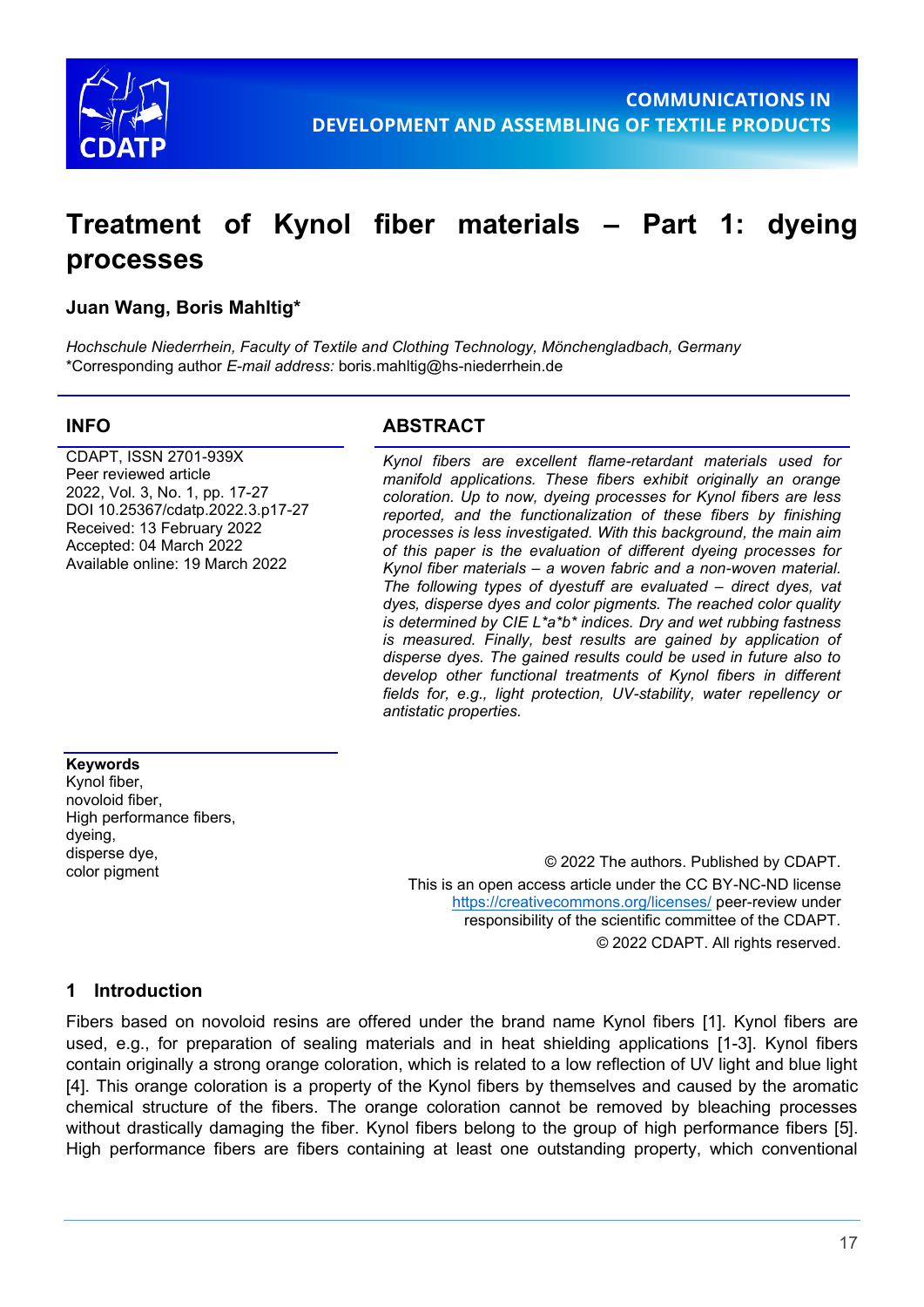fibers do not have. These outstanding properties can be e.g. high strength, high chemical stability, high thermal stability or flame-retardant properties [6]. Kynol fibers are flame-retardant fibers.

The chemical structure of this fiber contains 76 wt.% carbon (C), 18 wt.% oxygen (O), and 6 wt.% hydrogen (H) [7], compare also the chemical structure depicted in Figure 1. Due to the high carbon content, this fiber can be used as precursor in production processes for carbon fibers. Such carbon fibers are especially used as activated materials dedicated for the absorption of chemicals [8, 9]. Kynol fiber comprises a lot of bulk aromatic phenolic groups. For this, the thermal conductivity of this fiber is low. Further, this fiber has high LOI-values (Limiting Oxygen Index) of 30–34% and a maximum temperature of usage ( $T_{max}$ ) of 150 °C [5]. In other references also a maximum continuous operating temperature of 200 °C is mentioned [10]. Due to the 3-dimensional cross-linked chemical structure, Kynol fibers do not melt. The smoke generated from this fiber comprises water vapor, carbon dioxide and other carbon-based components. However, due to the absence of nitrogen, sulphur or halogens in the chemical structure, the burning gases from Kynol fibers do not contain toxic components such as NO<sub>x</sub>, SO<sub>2</sub>, HCN, HCl or HF [11, 12].



*Fig. 1 Chemical structure of novoloid resin building up the Kynol fibers.*

Similar to other high-performance fibers, Kynol fibers are difficult to dye with conventional dyeing processes [13-16]. The objective of the actual investigation is to develop the dyeing and finishing procedures for coloration with good fastness properties to Kynol fiber materials. Up to now dyeing processes for Kynol fibers are less reported. Nevertheless, there are several interesting patents from the year 1974 reporting on the dyeing of Kynol fibers with disperse dyes, cationic dyes and anionic dyes [17- 20]. The main inventor in that times was James Economy [17-19]. For Kynol fiber materials, its orange coloration has to be considered in the formulation of dyes to achieve a desired shade. Beside the achievement of new coloration, a second aim for dyeing of Kynol fibers is the possibility to gain a better sunlight and UV light stability after dyeing [21-23].

By view on the chemical structure of Kynol fibers (Figure 1), it is clear that different types of dyeing strategies could be explored for Kynol fibers. The aim of dyeing processes is a high up-take of dye by the fiber resulting in a strong coloration. Further, the fixation of the dye on the fiber aims at leading to a strong rubbing and washing fastness. Dye up-take and fixation are reached if there is a strong fiber-dyeinteraction [24, 25]. The chemical structure of Kynol fibers exhibits many hydroxy groups (-OH) which usually lead to a certain affinity to direct dyes or vat dyes. Both these types of dyes are used in conventional dyeing process for cotton materials. Also, Kynol fibers exhibit a huge number of aromatic units, which are related to hydrophobic properties. For this, the dyeing with hydrophobic disperse dyes could as well be possible. With this background, in the current study direct dyes, vat dyes and disperse dyes are applied and evaluated for dyeing of Kynol fibers. Further, color pigments are applied, which are fixed on the fiber by using a binder.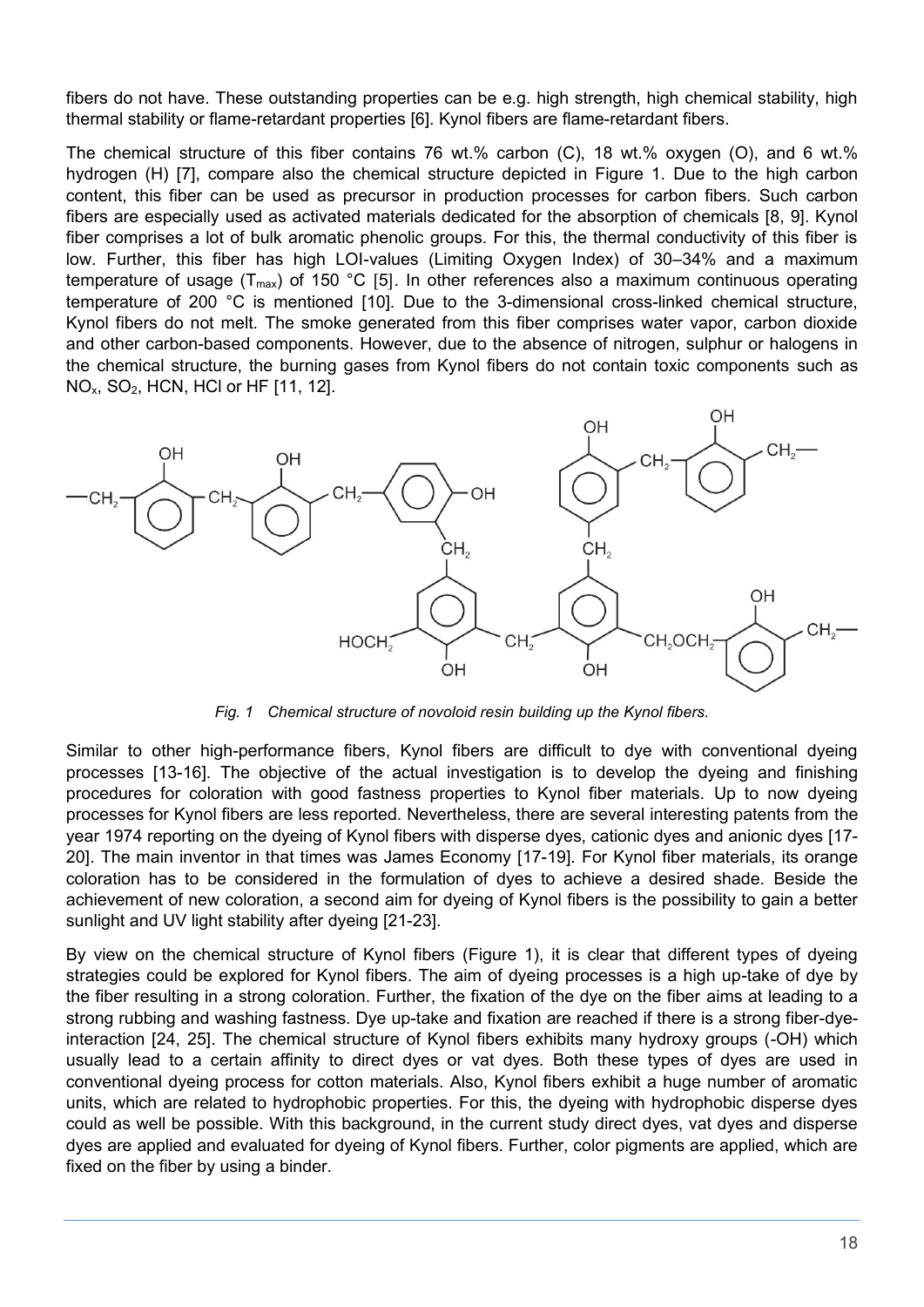Dyeing trials are first performed to establish the shades that could be expected with individual dyes. The wet and dry rubbing fastness of dyed Kynol fiber materials are measured afterwards for promising samples. The color properties of the dyed Kynol woven and non-woven fabric samples are documented by using CIE L\*a\*b\* indices.

# **2 Experimental Section**

# **2.1 Textile Materials**

For dyeing experiments, two different types of Kynol materials are used – a non-woven fiber felt and a woven fabric. These materials are supported by the company Kynol Europa GmbH (Hamburg, Germany). Both materials contain a significant gold or orange coloration. The weight per area is 209 g/m<sup>2</sup> for the non-woven material and 297 g/m<sup>2</sup> for the woven fabric. Microscopic images of used Kynol fiber materials are presented in Figure 2. Also, the typical orange coloration of those materials is shown here.



*Fig. 2 Microscopic images of investigated woven fabric and non-woven materials. Images taken by scanning electron microscope (SEM). The inlays show photographs of these materials.*

# **2.2 Dyeing procedures**

Four different types of dyestuffs are evaluated for dyeing Kynol fiber materials – vat dyes, direct dyes, disperse dyes and color pigments. The vat dyes used are TECOTHREN DUNKELBLAU DB U.D. and TECOTHREN BRILL. GREEN FFB U.D. from Textilcolor GmbH (Pfullingen, Germany). The colors are dark blue and green. The direct dyes used are SIRIUS® Light Red F4BL and SIRIUS® Royal Blue S from DyStar. The colors are light red and blue. The disperse dyes used are Dianix Red AC-E and Dianix Blue AC-E supplied by DyStar. The colors are red and blue. The color pigments used are COLORMATCH 400 GREEN and COLORMATCH 360 DENIM from CHT Switzerland AG. The colors are green and denim. As dyeing machine for application of the vat dyes, direct dyes and disperse dyes, a Polycolor supplied by Zeltex AG is used. The liquor ratio for dyeing in this machine is set to 1:10.

The recipes used for application of the vat dyes are shown in Table 1 and Table 2. Beside the vat dyes, the following additives are used: Meropan DPE as dispersing agent (from CHT Germany GmbH), Kollasol CDS as surfactant (from CHT Germany GmbH) and Sarabid VAT as equalizing agent (from CHT Germany GmbH). The compositions of these recipes are developed with the help of the software WellVat supported by CHT. After keeping the Kynol materials for 25 minutes at 25 °C in these vat dye recipes, the temperature is increased to 60 °C. The heating rate is 3 K/min. The process duration at 60 °C is 45 minutes, before a cold reduction is performed with 2 ml/l caustic soda and 2 g/l sodium hydrogensulphite. The rinsed fabrics are then passed through oxidation with Sera Con M-LU (supplied by DyStar). At last, the samples are cleaned in a Mathis SOAPY by soaping with Beixon AB (dispersing agent supplied by CHT Germany GmbH). Finally drying at room temperature is performed.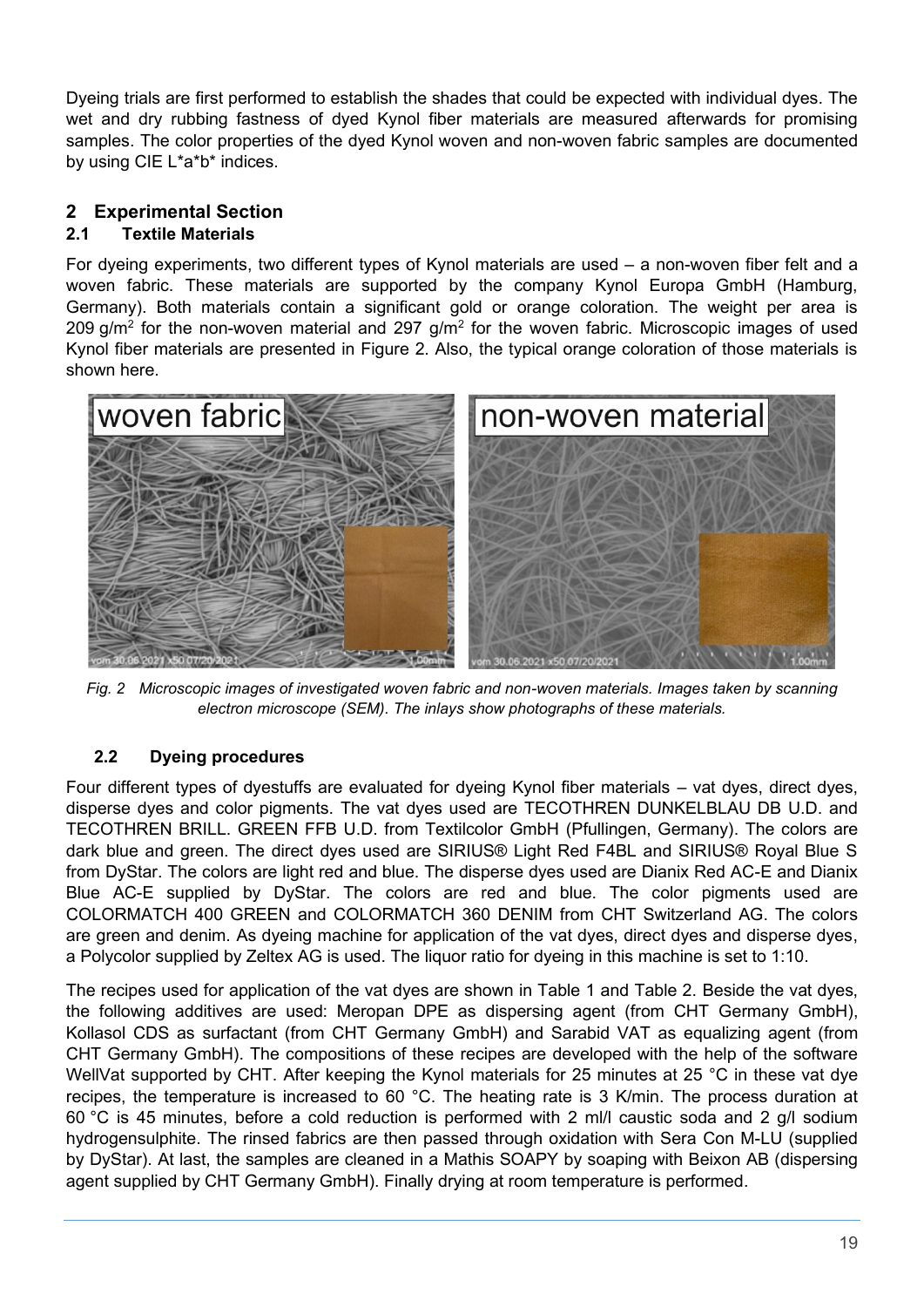| component                   | Concentration       | Amount            |  |
|-----------------------------|---------------------|-------------------|--|
| <b>MEROPAN DPE</b>          | $2.00$ g/l $(1:10)$ | 4.0 g             |  |
| <b>KOLLASOL CDS</b>         | $0.5$ g/l $(1:50)$  | 5.0 <sub>g</sub>  |  |
| <b>TECOTHREN DUNKELBLUE</b> | $3\%$ (1:10)        | 3 <sub>g</sub>    |  |
| <b>Caustic soda</b>         | 28.4 ml/l           | 5.68 <sub>g</sub> |  |
| <b>SARABID VAT</b>          | $0.5\%$ (1:20)      | 2g                |  |
| Sodium hydrogensulphite     | 4.44 $g/l$          | 0.888g            |  |
| <b>Soft water</b>           |                     | 177.32 g          |  |

*Table 1. Vat dye recipe of TECOTHREN DUNKELBLAU – given are the concentrations of the different components and the amounts of components put together for recipe realization.*

*Table 2. Vat dye recipe of TECOTHREN GREEN FFB U.D. – given are the concentrations of the different components and the amounts of components put together for recipe realization.*

| component                    | Concentration       | Amount           |
|------------------------------|---------------------|------------------|
| <b>MEROPAN DPE</b>           | $2.00$ g/l $(1:10)$ | 4.0 g            |
| <b>KOLLASOL CDS</b>          | $0.5$ g/l $(1:50)$  | 5.0 <sub>g</sub> |
| <b>TECOTHREN BRILL GREEN</b> | $3\%$ (1:10)        | 3 <sub>g</sub>   |
| <b>Caustic soda</b>          | $21.6$ ml/l         | 4.32 g           |
| <b>SARABID VAT</b>           | $0.5\%$ (1:20)      | 2g               |
| Sodium hydrogensulphite      | $4.31$ g/l          | 0.888g           |
| <b>Soft water</b>            |                     | 178.68 g         |
|                              |                     |                  |

The recipes containing direct dyes for treatment of 20 g woven Kynol fabric contain the following components – 12 g direct dye, 25 g sodium sulphate and 163 g soft water. For treatment of 10 g nonwoven Kynol material, a recipe is used containing 6 g direct dye, 25 g sodium sulphate and 169 g soft water. The used recipes are developed following the recommendations of the supplier of the direct dyes. For application of these recipes, a dyeing temperature of 95 °C with a process duration of 35 minutes is used. The heating rate is 3 K/min. After the drying process, the fabrics are rinsed with cold water and then dried at room temperature.

The recipes used for application of the disperse dyes are shown in Table 3 and Table 4. Beside the disperse dyes, the dispersing agent Sera gal PLP (DyStar) is used. The used recipes are developed following the recommendations of the supplier of the disperse dyes. For application of the recipes with the disperse dyes, a dyeing temperature of 135 °C is used with a process duration of 60 minutes. For this, the temperature is quickly raised in the Polycolor device to 85 °C, following the heating rate is set to 1.5 K/min. After dyeing process, the bath is cooled down to 60 °C for 10 minutes. Then a reductive cleaning is done with a reductive bath containing 1 g/l Sera gal PLP, 5 ml/l (1.36 g/ml) NaOH 33%, 4 g/l sodium hydrogensulphite and 1 liter of soft water. This reductive bath is applied at 85 °C for 15 minutes. Finally, rinsing with water and drying at room temperature is performed.

|                     |                      | $\frac{1}{2}$ . The contract of the conference part to give the two part of the contract of |  |  |
|---------------------|----------------------|---------------------------------------------------------------------------------------------|--|--|
| <b>Product name</b> | <b>Concentration</b> | Amount                                                                                      |  |  |
| Dianix Red AC-E     | $3\%$ (1:10)         | 3 g                                                                                         |  |  |
| Sera gal PLP        | $1\%$ (1:20)         | 2g                                                                                          |  |  |
| <b>Acetic Acid</b>  | $0.5$ g/l $(1:10)$   | 0.5 <sub>g</sub>                                                                            |  |  |
| <b>Soft water</b>   | ----                 | 94.5 g                                                                                      |  |  |

*Table 3. Disperse dye recipe of Dianix Red AC-E – given are the concentrations of the different components and the amounts of components put together for recipe realization.*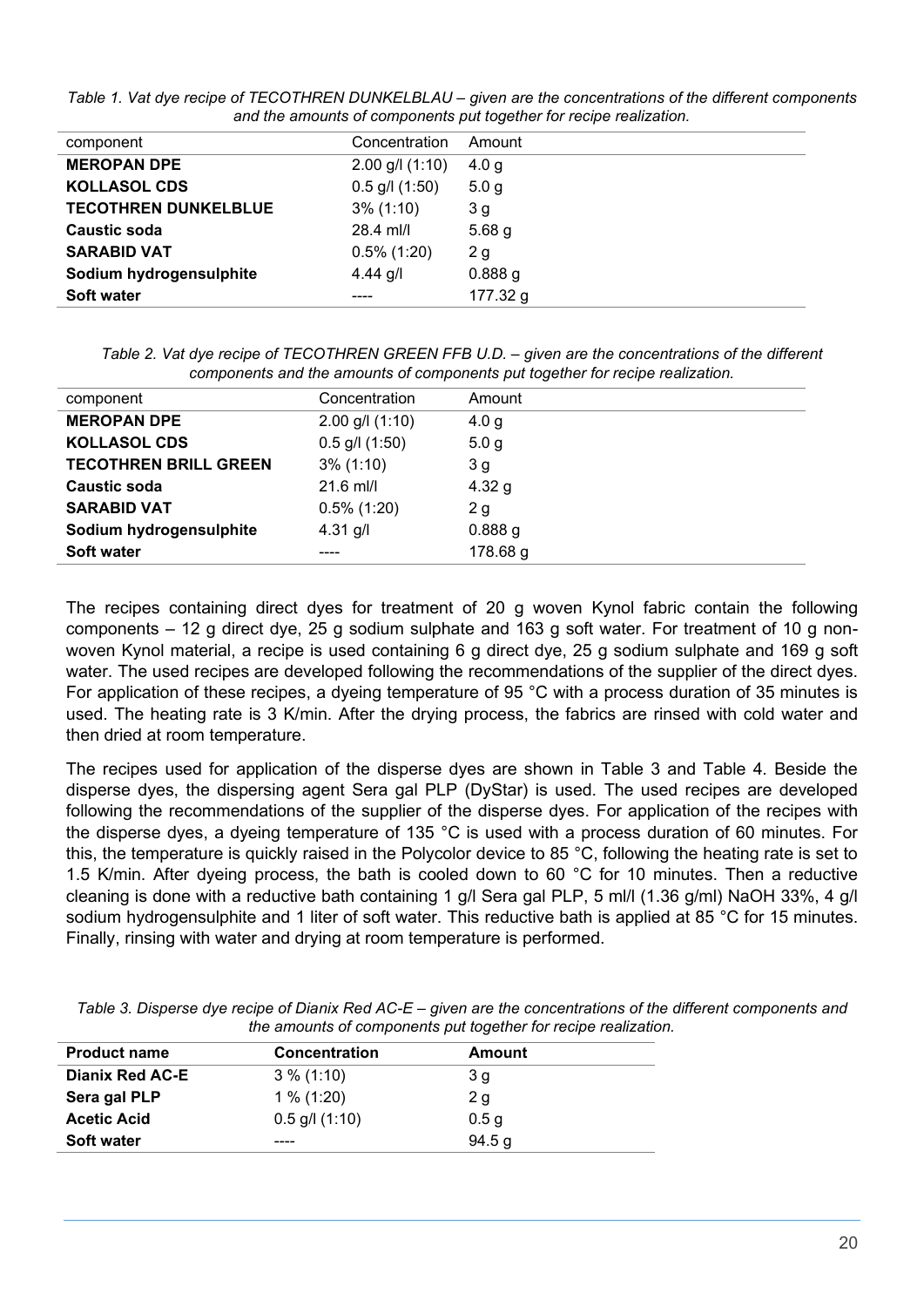*Table 4. Disperse dye recipe of Dianix Blue AC-E – given are the concentrations of the different components and the amounts of components put together for recipe realization.*

| <b>Product name</b>     | <b>Concentration</b> | Amount           |
|-------------------------|----------------------|------------------|
| <b>Dianix Blue AC-E</b> | $3\%$ (1:10)         | 6 g              |
| Sera gal PLP            | $1\%$ (1:20)         | 2 g              |
| <b>Acetic Acid</b>      | $0.5$ g/l $(1:10)$   | 0.5 <sub>q</sub> |
| <b>Soft water</b>       | ----                 | 91.5 g           |

The application of color pigments on Kynol materials is done by a padding process. The recipes used for application of color pigments are shown in Table 5. The components Sera Fix C-PD (acrylate binder) and Sera Pad M-PD (antimigration agent) from DyStar are added as textile auxiliaries. After stirring the recipe together, the pH of this solution is set to 6 by adding acetic acid. The used recipes are developed following the recommendations of the suppliers of color pigments and textile auxiliaries. The treatment by padding is done twice for each fabric. After padding, drying is performed at 120 °C for two minutes. Finally, thermofixation is done for 45 seconds at 190 °C.

*Table 5. Color pigment recipe for treatment of Kynol fiber materials in a padding process – color pigments: COLORMATCH 400 GREEN or COLORMATCH 360 DENIM – given is the concentration of the different components and the amounts of components put together for recipe realization.*

| <b>Product name</b>  | <b>Concentration</b> | Amount           |
|----------------------|----------------------|------------------|
| <b>Soft water</b>    | ----                 | $100 \mathrm{m}$ |
| <b>Sera Fix C-PD</b> | $35.0$ g/l           | 7g               |
| Sodium sulfate       | $7.5$ g/l            | 1.5 <sub>g</sub> |
| Sera Pad M-PD        | $15.0$ g/l           | 3 g              |
| <b>Color pigment</b> | $10$ g/l             | 2g               |

#### **2.3 Analytical methods**

For determination of dyeing results of the prepared samples, the CIE L\*a\*b\* indices are measured [26]. These measurements are done with a device DATA Color 400 (Rotkreuz, Switzerland). The wet and dry rubbing fastness is measured using a crockmeter according to ISO 105-X12. For this rubbing test, specimens of the textile are rubbed with a dry rubbing cloth and with a wet rubbing cloth. The change of coloration is determined using a Gray Scale evaluating the staining of the rubbing cloth. The microscopic images shown in Figure 2 are recorded with a scanning electron microscope (SEM) Tabletop TM4000 from Hitachi (Japan).

# **3 Results and Discussion**

# **3.1 Color Properties**

After the dyeing process, the coloration results are evaluated by color measurements determining the CIE L\*a\*b\* indices. However, these measurements are not done for the samples treated with the vat dyes, because of the strong irregularities in color up-take (please compare Figure 3). Due to this irregular up-take of the vat dyes, vat dyes are further no longer considered and probably not useful for dyeing of Kynol fibers.

For treatment with the other dye and color pigment recipes, the CIE L\*a\*b\* indices are determined and compared to the indices of the untreated Kynol materials. Figure 4 shows the results for the woven Kynol fabrics, while Figure 5 presents the results for the non-woven Kynol materials. To support a complete view on the realized coloration in the following Figures 6 to 9 also the photographs of the dyed Kynol fiber materials are presented. The index L\* represents the brightness of the fiber material. The decrease of index L\* after dyeing is related to a darker coloration. The index a\* represents a color shift from red to green coloration. A decrease of index a\* is related to a decrease of red coloration of Kynol fibers.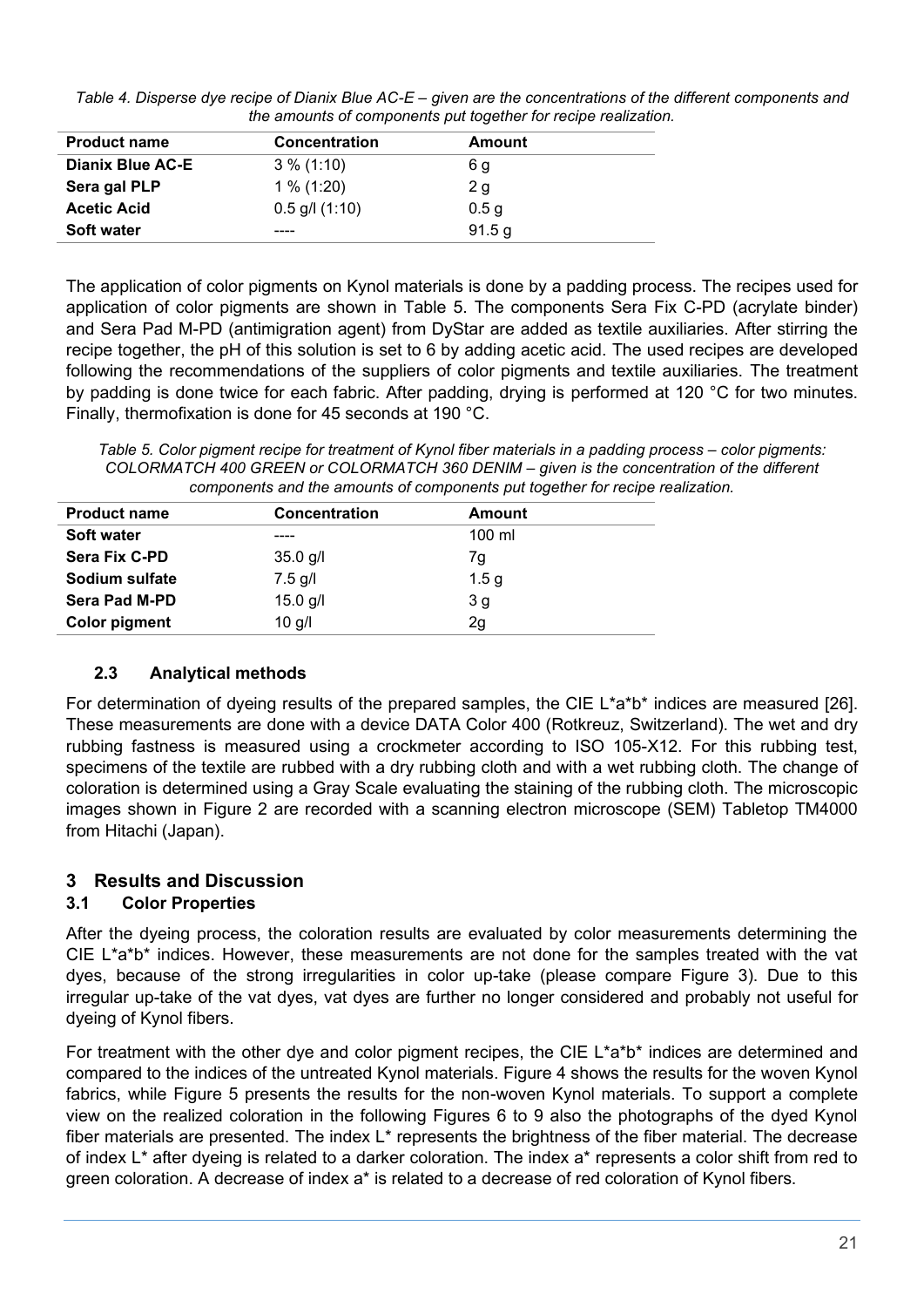

*Fig. 3 Vat dyeing results (TECOTHREN BRILL. GREEN FFB U.D.), (a) face side of Kynol non-woven fabric, (b) reverse side of Kynol non-woven fabric, (c) face side of Kynol woven fabric, (d) reverse side of Kynol woven fabric.*

The index b\* describe the color shift from yellow to blue, with positive values for yellow and negative values for blue coloration [15].The typical orange coloration of untreated Kynol fiber material is documented by  $L^* = 48$ ,  $a^* = 22$  and  $b^* = 48$  for woven fabrics (Figure 4). The non-woven material exhibits nearly the similar indices (Figure 5). By application of both direct dyes, the indices L\* and b\* are only slightly changed, while the index a\* is not changed (compare also photographs in Figure 6). The coloration gained from applications with direct dyes is slight, probable because of low dye up-take by the fiber materials. For this, direct dyes are probably not useful for application on Kynol fibers. In contrast, after application of the disperse dyes a clear color change is obvious, which is also determined by significant changes of CIE L\*a\*b\* indices. The indices L\* and a\* are decreased, especially after use of the blue disperse dye. These results are related to a darker and greener coloration (compare also photographs in Figure 7). The dye up-take is significant. The main difference between the red and blue disperse dye is shown with the index a\*. After application of disperse red, index a\* is even slightly increased. Here, the original orange coloration of Kynol fibers is intensified to red by the up-take of the red dye. However, because of the similarity in coloration of naturally orange fibers and the red disperse dye, the realized change in coloration is not that strong. In comparison, by application of disperse blue the change in coloration is more significant, with a decrease of index a\* down to a value of 9 for the nonwoven material. Here, a clear shift from the originally orange coloration to a darker blue/brown coloration can be stated.



*Fig. 4 CIE lab indices of woven Kynol fabrics after treatment with different dyestuffs.*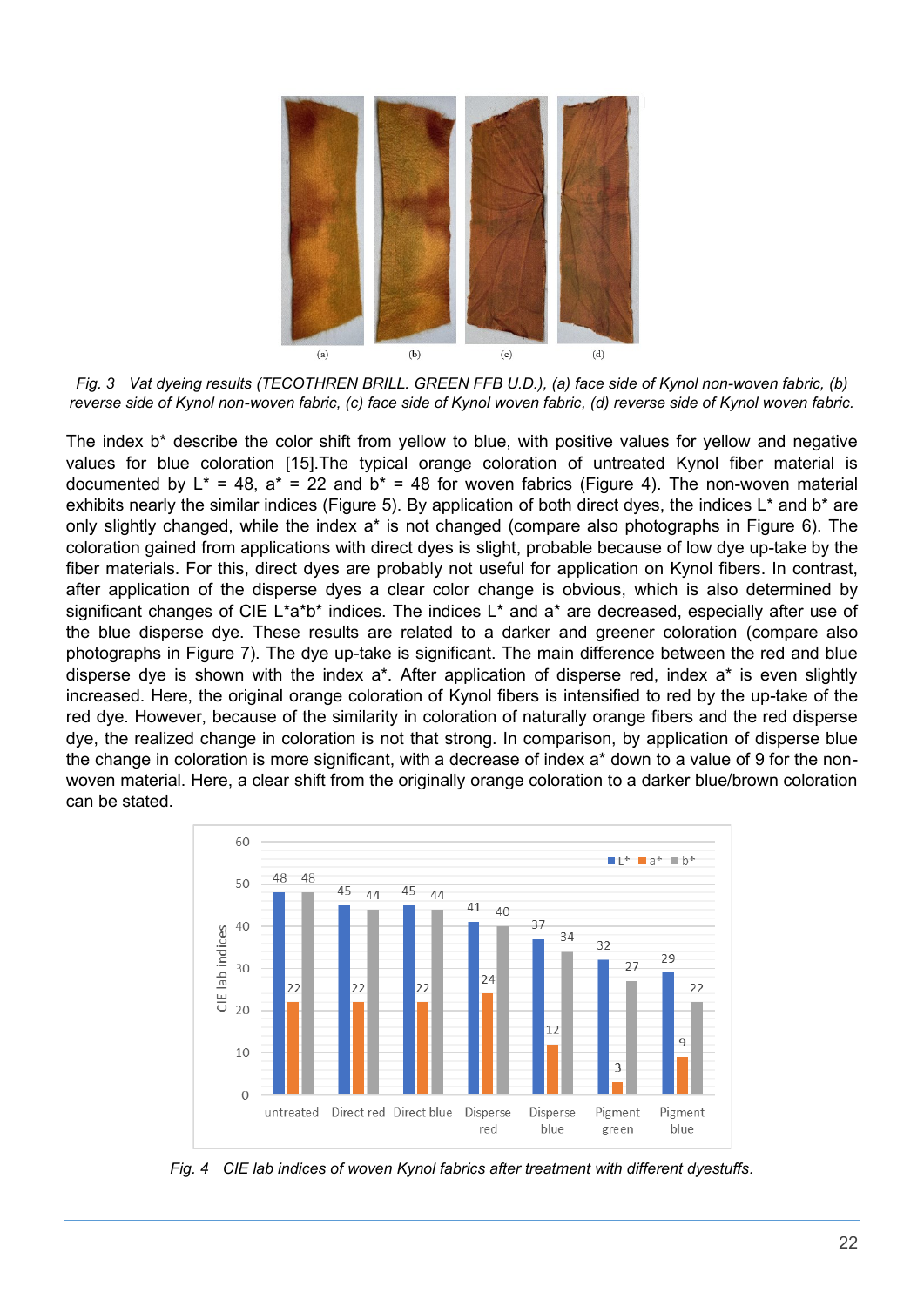

*Fig. 5 CIE lab indices of non-woven Kynol material after treatment with different dyestuffs.*



*Fig. 6 Direct dyeing results, (a) SIRIUS® Light Red F4BL 154 % dyed Kynol non-woven fabric, (b) SIRIUS® Light Red F4BL 154 % dyed Kynol woven fabric, (c) SIRIUS® Royal Blue S dyed Kynol non-woven fabric, (d) SIRIUS® Royal Blue S dyed Kynol woven fabric.*



*Fig. 7 Disperse dyeing results, (a) Dianix Blue AC-E dyed Kynol non-woven fabric, (b) Dianix Blue AC-E dyed Kynol woven fabric, (c) Dianix Red AC-E dyed Kynol non-woven fabric, (d) Dianix Red AC-E dyed Kynol woven fabric.*

An even stronger coloration effect is reached by the application of both color pigments (Figures 4 and 5), compare also photographs in Figures 8 and 9. This strong change is probable also related to coverage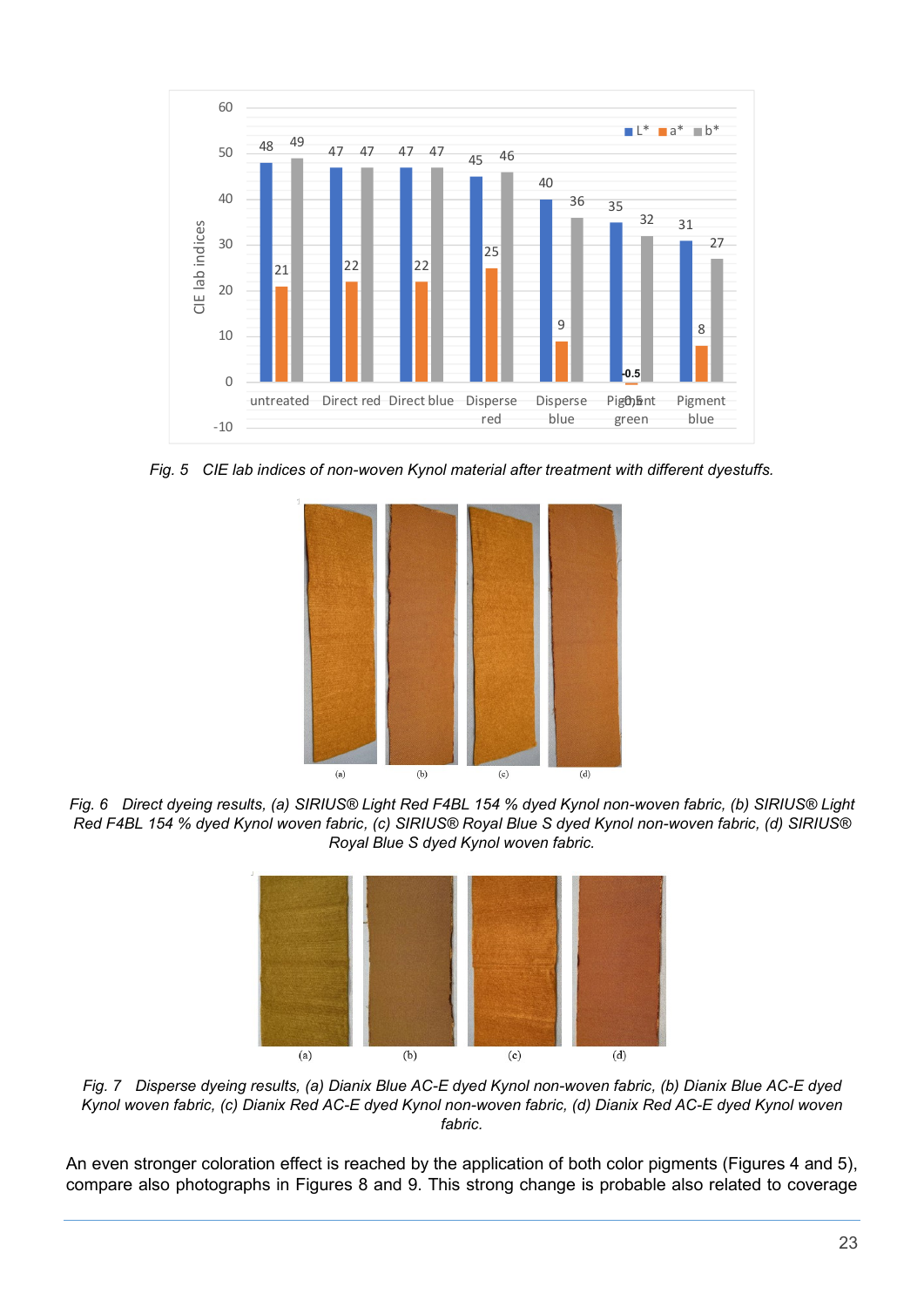of the Kynol fibers by the color pigments. Here, the orange fiber coloration is covered behind the applied pigments.



*Fig. 8 Blue pigment application results (COLORMATCH 360 DENIM), (a) face side of Kynol non-woven fabric, (b) reverse side of Kynol non-woven fabric, (c) face side of Kynol woven fabric, (d) reverse side of Kynol woven fabric.*



*Fig. 9 Green pigment application results (COLORMATCH 400 GREEN), (a) face side of Kynol non-woven fabric, (b) reverse side of Kynol non-woven fabric, (c) face side of Kynol woven fabric, (d) reverse side of Kynol woven fabric.*

#### **3.2 Rubbing fastness**

The fixation of the dyes and color pigments on the fiber materials is determined by rubbing under dry or wet conditions. The rubbing fastness is only evaluated for samples treated with disperse dyes or color pigments (Figures 10 and 11). Only for those recipes a regular and significant change in coloration is received. The grade of rubbing fastness is determined in the gray scale in the range of 1 to 5, with grade 5 as best value. This grading system is related to a color transfer from the dyeing Kynol material to a white cotton fabric sample, which is rubbed on the Kynol fabric. In case of grade 5, there is no color transfer, while a sample with grade 1 shows a strong color transfer to the cotton sample. Usually the wet rubbing fastness, determined by rubbing with a wet cotton fabric, leads to lower grade in rubbing fastness.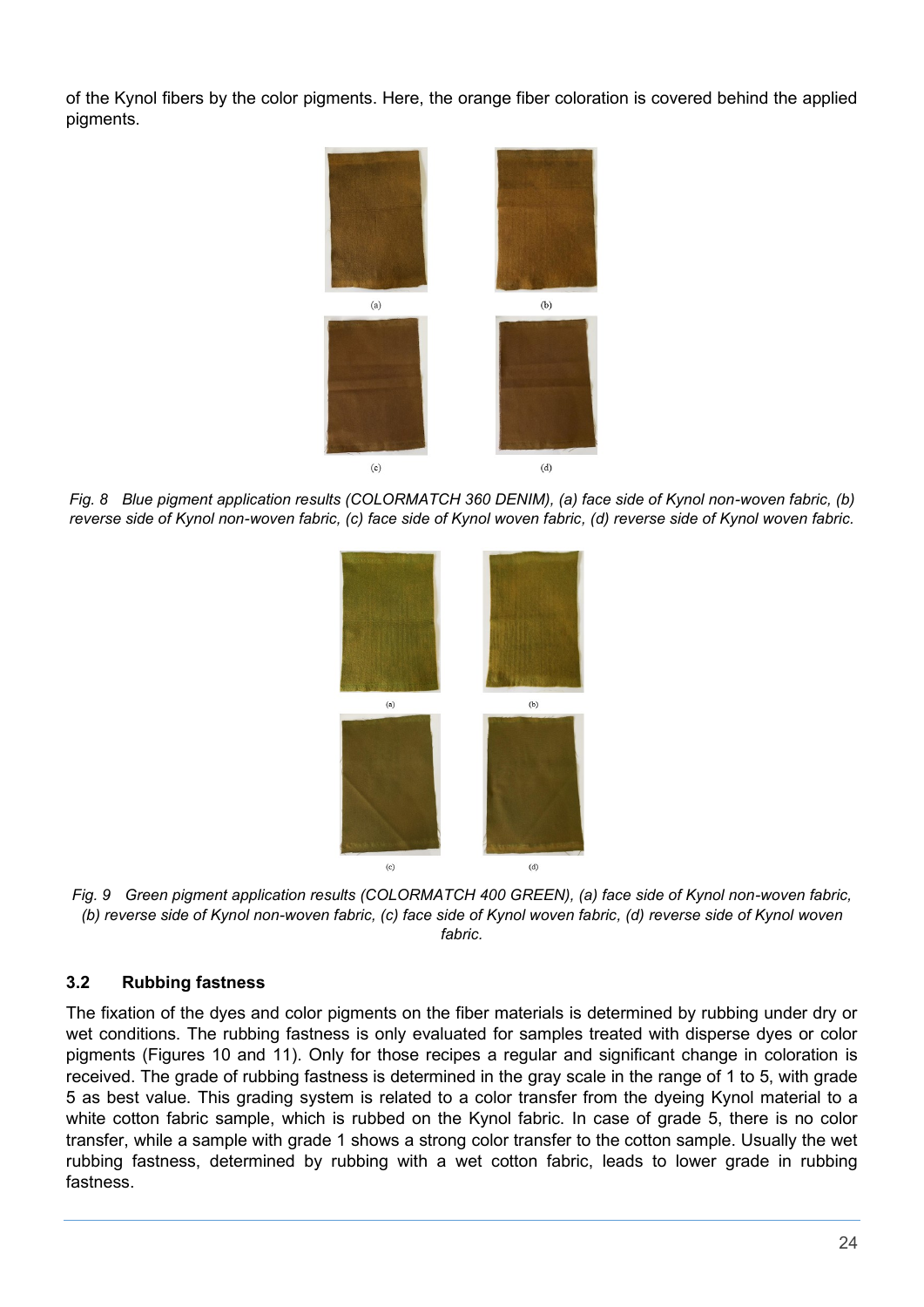

*Fig. 10 Rubbing fastness of woven Kynol fabrics after treatment with different disperse dyes and color pigments. Determined is the color transfer to a white cotton fabric.*



*Fig. 11 Rubbing fastness of non-woven Kynol material after treatment with different disperse dyes and color pigments. Determined is the color transfer to a white cotton fabric.*

By view on the rubbing results, it is clear that samples dyed with the disperse dyes exhibit excellent rubbing fastness, while for the pigment containing samples the grades are weaker (Figures 10 and 11). Also, the wet rubbing fastness is weaker compared to the dry rubbing fastness. The different results for disperse dyes and color pigments could be explained by the hydrophobic disperse dyes being probably able to penetrate into the hydrophobic fiber structure under the chosen process temperature for dyeing. At room temperature the dye molecules are physically embedded into the polymer structure of the resin fiber and cannot be removed by simple rubbing. In contrast, the color pigments are placed on the fiber surface and fixed by a binder on the fiber. On the fiber surface, the applied pigments are strongly exposed to the mechanical influence of rubbing. For samples with pigment application, only the one with the green color pigment under dry rubbing test exhibits a sufficient fastness grade. These different grades of rubbing fastness of both pigment applications could be explained by different interaction between the used binder and the different used color pigments. Nevertheless, it has to be stated that only with the disperse dye application a significant coloration depth and fastness properties can be reached on Kynol fibers.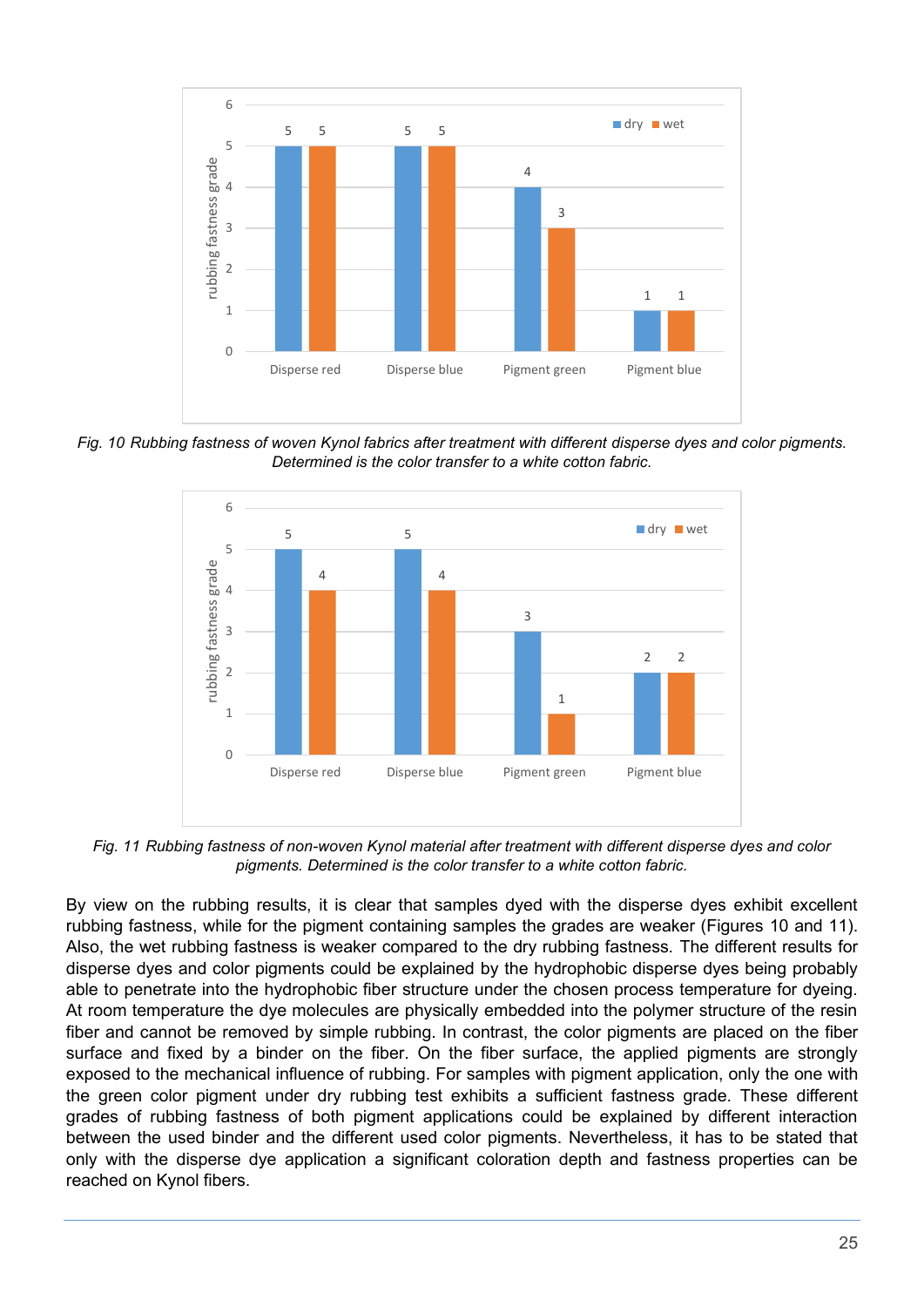#### **4 Conclusions**

The dyeing properties of Kynol fibers are evaluated with three different types of dyestuffs – vat dyes, direct dyes and disperse dyes. Also, the application of color pigments is evaluated. Only by application of disperse dyes a significant color change and a rubbing fastness are reached. The application of a red disperse dye intensifies the originally orange coloration of Kynol fibers towards a red coloration. By applying a blue disperse dye, also dark coloration can be reached for Kynol fibers. The mechanical properties (as textile strength or modulus) are not investigated after the dyeing process. A detailed investigation of the mechanical properties goes beyond the scope of this paper. Nevertheless, it can be stated that the dyeing processes mainly do not influence the hand feeling of the Kynol fiber materials.

The gained results can be useful in future not only for dyeing purposes. By this, also the stability of Kynol fibers against UV-light could be improved, due to UV absorption properties of dyestuffs. The dyeing processes can be also taken as a proof-of-concept for the application of conventional hydrophobic UVabsorbers which could be applied in similar processes as described for the disperse dye application.

# **Author Contributions**

The presented results are based on the master thesis of Juan Wang performed at the Hochschule Niederrhein in the year 2021. Boris Mahltig acted as supervisor of this master thesis and wrote the current article based on the results of the master thesis. Both authors have read and agreed to the published version of the manuscript.

#### **Acknowledgements**

The authors owe many thanks to Dipl.-Ing. Simone Wagner for her helpful advice during the dyeing experiments done in the finishing laboratory (Hochschule Niederrhein, Faculty of Textile and Clothing Technology). Many thanks are owed to the company Kynol Europa GmbH (Hamburg, Germany) for supporting Kynol fiber materials. All product and company names mentioned in this article may be trademarks of their respected owners, even without labeling. This research received no external funding.

# **Conflicts of Interest**

The authors declare no conflict of interest.

#### **References**

- 1. Hayes, J. S. Kynol Novoloid Fibers in Friction and Sealing Materials. *J. Ind. Text.* **2000**, *30*, 103-127. DOI: 10.1106/NB17-452X-AR60-LT3C.
- 2. Rallini, M.; Puri, I.; Torre, L.; Natali, M. Effect of liquid resol on the mechanical and thermal properties of EPDM/Kynol elastomeric heat shielding materials. *Polym. Eng. Sci.* **2017**, *57*, 513-520. doi.org/10.1002/pen.24513.
- 3. Hasan, M. M. B.; Nocke, A.; Cherif, C. High temperature resistant insulated hybrid yarns for carbon fiber reinforced thermoplastic composites. *J. Appl. Polym. Sci*. **2013**, *130*, 1179-1184. doi.org/10.1002/app.39270.
- 4. Borgstädt T.; Mahltig, B. Laser treatment of high-performance Kynol fibers: An example as alternative tool for coloration and imaging on surfaces of high-performance fibers. *Tekst. Ind.* **2020**, *68*, 4-9. DOI: 10.5937/tekstind2003004B.
- 5. Mahltig, B. High-Performance Fibres A Review of Properties and IR-Spectra. *Tekstilec* **2021**, *64*, 96-118. DOI: 10.14502/Tekstilec2021.64.96-118.
- 6. Hearle, J. W. S. *High-performance fibres*; Woodhead Publishing Limited, Cambridge, 2001.
- 7. Kynol Europe GmbH. Product data sheet on Kynol Novoloid Fibers. http://www.kynol.de/pdf/kynol\_flyer\_en.pdf (accessed 2022-01-13).
- 8. Mark P. Cal, Susan M. Larson, Mark J. Rood. Experimental and modeled results describing the adsorption of acetone and benzene onto activated carbon fibers. *Environ. Prog. Sustain. Energy* **1994**, *13*, 26-30. DOI: doi.org/10.1002/ep.670130114.
- 9. Suzuki, M. Activated carbon fiber: Fundamentals and applications. *Carbon* **1994**, *32*, 577-586. DOI: doi.org/10.1016/0008-6223(94)90075-2.